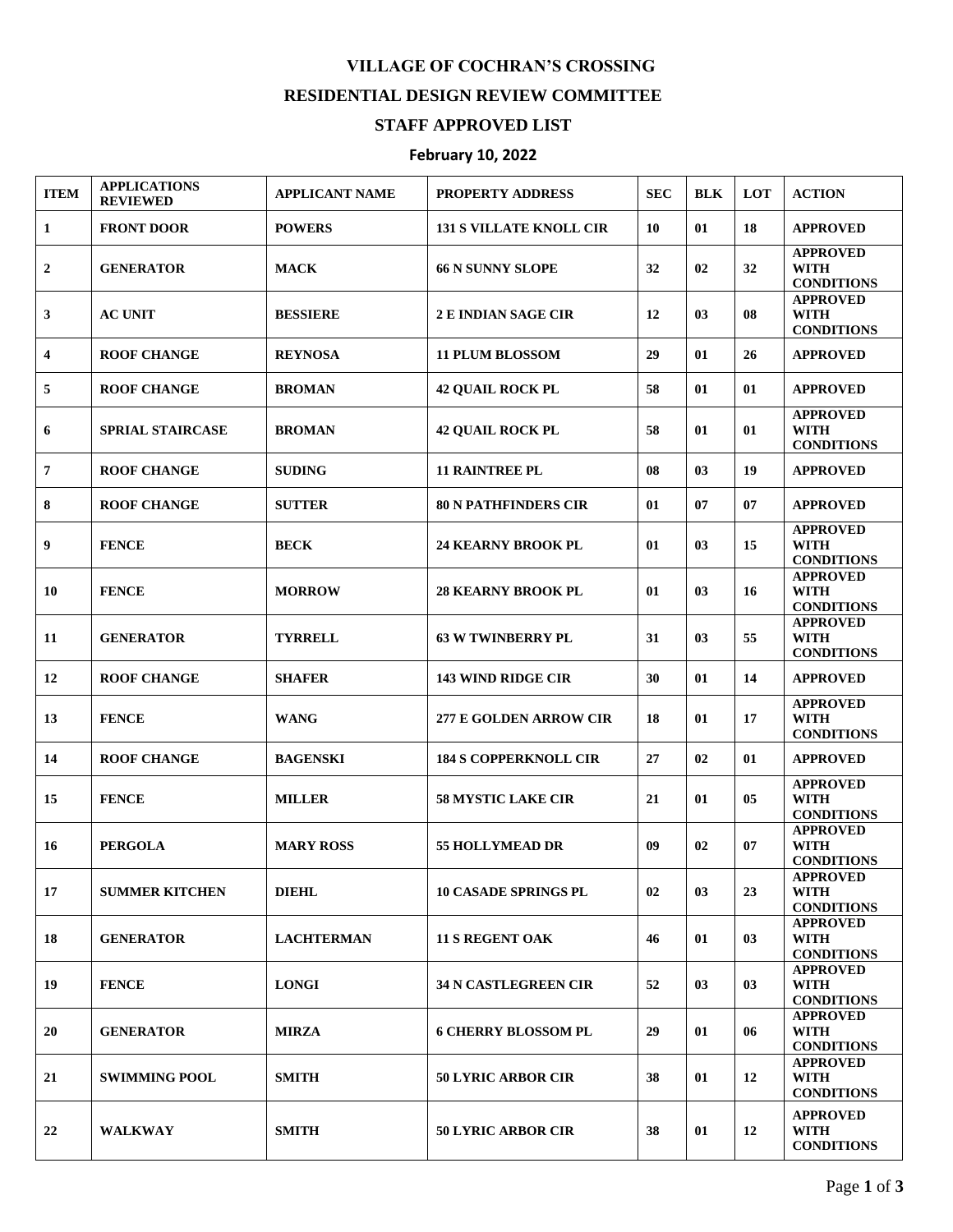| 23 | <b>COLOR CHANGE</b>   | <b>JEFFERIS</b>                                         | <b>19 LYRIC ARBOR CIR</b>     | 38 | 02 | 11  | <b>APPROVED</b>                                     |
|----|-----------------------|---------------------------------------------------------|-------------------------------|----|----|-----|-----------------------------------------------------|
| 24 | <b>FENCE</b>          | <b>ANNE HOLDINGS</b><br><b>SERIES, LLC- SERIES</b><br>8 | <b>107 S GOLDEN ARROW CIR</b> | 12 | 03 | 02  | <b>APPROVED</b><br>WITH<br><b>CONDITIONS</b>        |
| 25 | <b>GENERATOR</b>      | <b>BRITT</b>                                            | <b>59 COLDBROOK CIR</b>       | 25 | 03 | 19  | <b>APPROVED</b><br>WITH<br><b>CONDITIONS</b>        |
| 26 | <b>FENCE</b>          | <b>BERRY</b>                                            | <b>40 HIGHBUSH CT</b>         | 42 | 04 | 14  | <b>APPROVED</b><br><b>WITH</b><br><b>CONDITIONS</b> |
| 27 | <b>GENERATOR</b>      | <b>ORVILLE</b>                                          | <b>112 W BONNEYMEAD CIR</b>   | 13 | 01 | 08  | <b>APPROVED</b><br><b>WITH</b><br><b>CONDITIONS</b> |
| 28 | <b>SUMMER KITCHEN</b> | <b>HAWKINS</b>                                          | 6 SWAN SONG PL                | 11 | 02 | 16  | <b>APPROVED</b><br><b>WITH</b><br><b>CONDITIONS</b> |
| 29 | <b>GENERATOR</b>      | <b>SCHEFERMAN</b>                                       | <b>254 CAPE JASMINE CT</b>    | 43 | 01 | 02  | <b>APPROVED</b><br><b>WITH</b><br><b>CONDITIONS</b> |
| 30 | <b>GENERATOR</b>      | <b>BOURGEOIS</b>                                        | <b>41 CANDLENUT PL</b>        | 40 | 01 | 23  | <b>APPROVED</b><br><b>WITH</b><br><b>CONDITIONS</b> |
| 31 | <b>GRAVEL WALKWAY</b> | <b>ADAMS</b>                                            | <b>98 WEDGEMERE CIR</b>       | 11 | 01 | 30  | <b>APPROVED</b>                                     |
| 32 | <b>TRELLIS</b>        | <b>ADAMS</b>                                            | <b>98 WEDGEMERE CIR</b>       | 11 | 01 | 30  | <b>APPROVED</b><br><b>WITH</b><br><b>CONDITIONS</b> |
| 33 | <b>SIDING CHANGE</b>  | <b>BORINSKI</b>                                         | <b>16 CAT FEET CT</b>         | 01 | 03 | 153 | <b>APPROVED</b>                                     |
| 34 | <b>SWIMMING POOL</b>  | <b>ROLONG</b>                                           | <b>114 E SHADOWPOINT CIR</b>  | 08 | 03 | 13  | <b>APPROVED</b><br><b>WITH</b><br><b>CONDITIONS</b> |
| 35 | <b>PERGOLA</b>        | <b>ROLONG</b>                                           | <b>114 E SHADOWPOINT CIR</b>  | 08 | 03 | 13  | <b>APPROVED</b><br><b>WITH</b><br><b>CONDITIONS</b> |
| 36 | <b>SWIMMING POOL</b>  | <b>MOORE</b>                                            | <b>83 W LAKEMIST CIT</b>      | 20 | 02 | 04  | <b>APPROVED</b><br><b>WITH</b><br><b>CONDITIONS</b> |
| 37 | <b>FENCE</b>          | <b>CAMPBELL</b>                                         | <b>6 PETALCUP PL</b>          | 23 | 03 | 19  | <b>APPROVED</b><br><b>WITH</b><br><b>CONDITIONS</b> |
| 38 | <b>GATES</b>          | <b>VINSON</b>                                           | <b>74 N COPPERKNOLL CIR</b>   | 27 | 01 | 30  | <b>APPROVED</b>                                     |
| 39 | <b>SOLAR PANELS</b>   | <b>RAJAGOPALAN</b>                                      | <b>11 LAKE LEAF PL</b>        | 30 | 02 | 49  | <b>APPROVED</b><br><b>WITH</b><br><b>CONDITIONS</b> |
| 40 | <b>GENERATOR</b>      | <b>HAYES</b>                                            | <b>7 LAPWING CT</b>           | 42 | 02 | 13  | <b>APPROVED</b><br><b>WITH</b><br><b>CONDITIONS</b> |
| 41 | <b>FENCE</b>          | <b>GREGORY</b>                                          | <b>19 MOONSEED PL</b>         | 12 | 03 | 23  | <b>APPROVED</b><br><b>WITH</b><br><b>CONDITIONS</b> |
| 42 | <b>SOLAR PANELS</b>   | <b>SHASHIKUMAR</b>                                      | <b>23 CHANCERY PL</b>         | 46 | 03 | 11  | <b>APPROVED</b><br><b>WITH</b><br><b>CONDITIONS</b> |
| 43 | <b>TREE REMOVAL</b>   | <b>HOLSEY</b>                                           | <b>62 STONE SPRINGS CIR</b>   | 22 | 04 | 14  | <b>APPROVED</b><br><b>WITH</b><br><b>CONDITIONS</b> |
| 44 | <b>TREE REMOVAL</b>   | <b>CORREA</b>                                           | <b>35 FLORAL LEAF CIR</b>     | 28 | 02 | 20  | <b>APPROVED</b><br><b>WITH</b><br><b>CONDITIONS</b> |
| 45 | <b>PERGOLA</b>        | <b>SCHRUPP</b>                                          | <b>155 WISTERIA WALK</b>      | 37 | 03 | 06  | <b>APPROVED</b><br>WITH<br><b>CONDITIONS</b>        |
| 46 | <b>SUMMER KITCHEN</b> | <b>SCHRUPP</b>                                          | <b>155 WISTERIA WALK</b>      | 37 | 03 | 06  | <b>APPROVED</b><br>WITH<br><b>CONDITIONS</b>        |